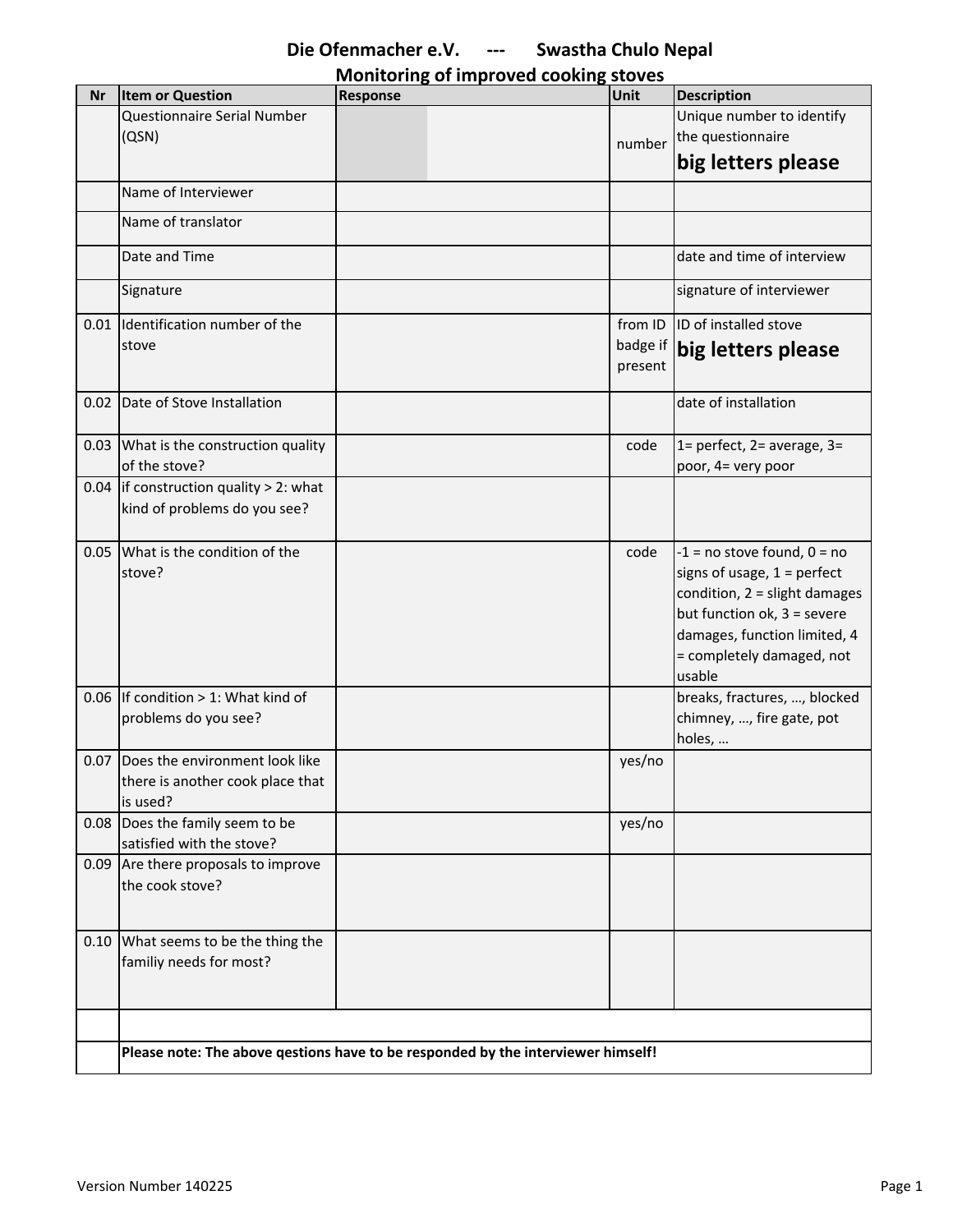**Monitoring of improved cooking stoves**

| Nr         | <b>Item or Question</b>                 | <b>Response</b> | Unit    | <b>Description</b>                  |
|------------|-----------------------------------------|-----------------|---------|-------------------------------------|
| 1.0        | <b>General Information</b>              |                 |         |                                     |
|            | 1.01 Name of Household head             |                 |         |                                     |
| $1.02$ Sex |                                         |                 | code    | $1 = male, 2 = female$              |
| 1.03       | Age                                     |                 | years   | age of household head               |
| 1.04       | <b>VDC</b>                              |                 |         | name of VDC                         |
|            | 1.05 Ward no and/or name                |                 |         | Name and number of Ward             |
|            | 1.06 District                           |                 |         | name of district                    |
|            | 1.07 Telephone number                   |                 |         | if available                        |
|            | 1.10 Name of Respondent                 |                 |         |                                     |
| $1.11$ Sex |                                         |                 | code    | $1 = male$ , $2 = female$           |
| $1.12$ Age |                                         |                 | years   | age of respondent                   |
|            | 1.13 Total Members of Household         |                 | number  |                                     |
|            | 1.14 Total female members               |                 | number  |                                     |
|            | 1.15 Total male members                 |                 | number  |                                     |
|            | 1.16 members under 15 years             |                 | number  |                                     |
|            | 1.17 members under 6 years              |                 | number  |                                     |
| 2.0        | <b>Improved Cooking Stove</b>           |                 |         |                                     |
|            | 2.01 What type of cook stove was        |                 | code    | $1 = 1$ -Pot, $2 = 2$ -Pot,<br>$3=$ |
|            | installed?                              |                 |         | others if others: specify           |
|            | 2.02 Have you had an introduction to    |                 | yes/no  |                                     |
|            | usage and maintenance by the            |                 |         |                                     |
|            | stove master?                           |                 |         |                                     |
|            | 2.03 Do you have a user manual?         |                 | yes/no  |                                     |
|            | 2.04 Do you use still other cook        |                 | yes/no  |                                     |
|            | stoves or cook places besides the       |                 |         |                                     |
|            | improved cook stove?                    |                 |         |                                     |
|            | 2.05 If 2.04 is yes: What type of       |                 |         | 1=Coal Stove, 2=Open                |
|            | cookplace is it?                        |                 |         | Fireplace, 3=Rocket Stove           |
|            | 2.06 If 2.04 is yes: Is the second      |                 | yes/no  |                                     |
|            | cookplace inside the house?             |                 |         |                                     |
|            | 2.07 If 2.04 is yes: Why do you use     |                 |         | if other cook places are still      |
|            | still other cook stoves or cook         |                 |         | used                                |
|            | places besides the improved             |                 |         |                                     |
|            | cook stove?                             |                 |         |                                     |
|            | 2.08 If 2.04 is yes: what share of your |                 | per-    | (if other cook places are still     |
|            | cooking is done on the improved         |                 | centage | used) on average throughout         |
|            | cooking stove?                          |                 |         | the year                            |
|            | 2.09 Are you satisfied with the         |                 | yes/no  |                                     |
|            | operation of the cook stove?            |                 |         |                                     |
|            | 2.10 Is the cook stove still operating  |                 | yes/no  |                                     |
|            | sufficiently?                           |                 |         |                                     |
|            | 2.11 Have you ever experienced a        |                 | yes/no  |                                     |
|            | problem with the cook stove?            |                 |         |                                     |
|            | 2.12 If yes: What kind of problem did   |                 |         |                                     |
|            | you experience with the cook            |                 |         |                                     |
|            | stove?                                  |                 |         |                                     |